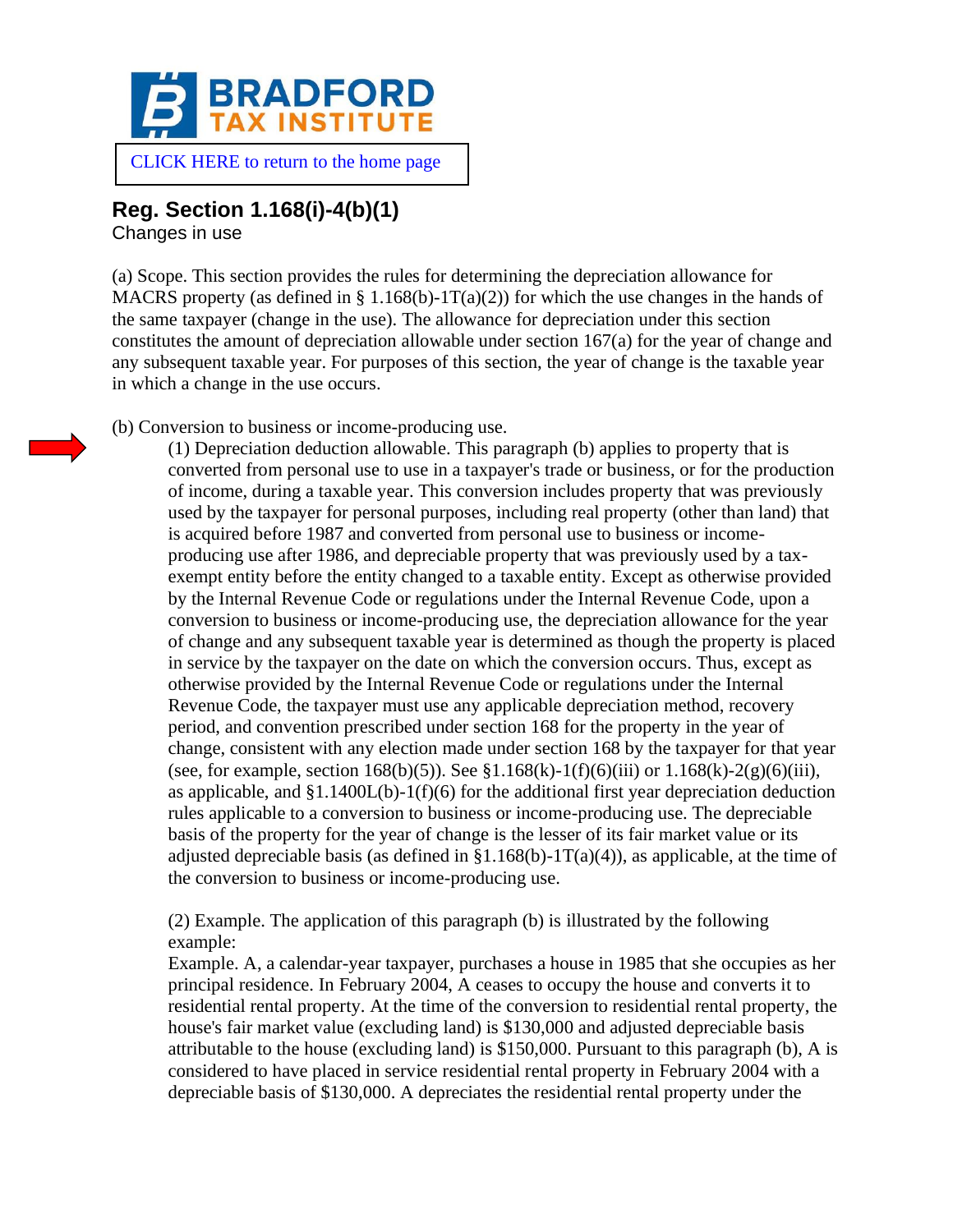general depreciation system by using the straight-line method, a 27.5-year recovery period, and the mid-month convention. Pursuant to  $\S$ §1.168(k)-1T(f)(6)(iii)(B) or  $1.1400L(b)-1T(f)(6)$ , this property is not eligible for the additional first year depreciation deduction provided by section  $168(k)$  or section  $1400L(b)$ . Thus, the depreciation allowance for the house for 2004 is \$4,137, after taking into account the mid-month convention ((\$130,000 adjusted depreciable basis multiplied by the applicable depreciation rate of 3.636% (1/27.5)) multiplied by the mid-month convention fraction of 10.5/12). The amount of depreciation computed under section 168, however, may be limited under other provisions of the Internal Revenue Code, such as, section 280A.

(c) Conversion to personal use. The conversion of MACRS property from business or incomeproducing use to personal use during a taxable year is treated as a disposition of the property in that taxable year. The depreciation allowance for MACRS property for the year of change in which the property is treated as being disposed of is determined by first multiplying the adjusted depreciable basis of the property as of the first day of the year of change by the applicable depreciation rate for that taxable year (for further guidance, for example, see section 6 of Rev. Proc. 87-57 (1987-2 C. B. 687, 692) (see §601.601(d)(2)(ii)(b) of this chapter)). This amount is then multiplied by a fraction, the numerator of which is the number of months (including fractions of months) the property is deemed to be placed in service during the year of change (taking into account the applicable convention) and the denominator of which is 12. No depreciation deduction is allowable for MACRS property placed in service and disposed of in the same taxable year. See § 1.168(k)-1(f)(6)(ii) or 1.168(k)-2(g)(6)(ii), as applicable, and § 1.1400L(b)-1(f)(6) for the additional first year depreciation deduction rules applicable to property placed in service and converted to personal use in the same taxable year. Upon the conversion to personal use, no gain, loss, or depreciation recapture under section 1245 or section 1250 is recognized. However, the provisions of section 1245 or section 1250 apply to any disposition of the converted property by the taxpayer at a later date. For listed property (as defined in section  $280F(d)(4)$ , see section  $280F(b)(2)$  for the recapture of excess depreciation upon the conversion to personal use.

(d) Change in the use results in a different recovery period and/or depreciation method.

(1) In general. This paragraph (d) applies to a change in the use of MACRS property during a taxable year subsequent to the placed-in-service year, if the property continues to be MACRS property owned by the same taxpayer and, as a result of the change in the use, has a different recovery period, a different depreciation method, or both. For example, this paragraph (d) applies to MACRS property that-

(i) Begins or ceases to be used predominantly outside the United States;

(ii) Results in a reclassification of the property under section 168(e) due to a change in the use of the property; or

(iii) Begins or ceases to be tax-exempt use property (as defined in section 168(h)).

(2)Determination of change in the use.

(i) In general. Except as provided in paragraph  $(d)(2)(ii)$  of this section, a change in the use of MACRS property occurs when the primary use of the MACRS property in the taxable year is different from its primary use in the immediately preceding taxable year. The primary use of MACRS property may be determined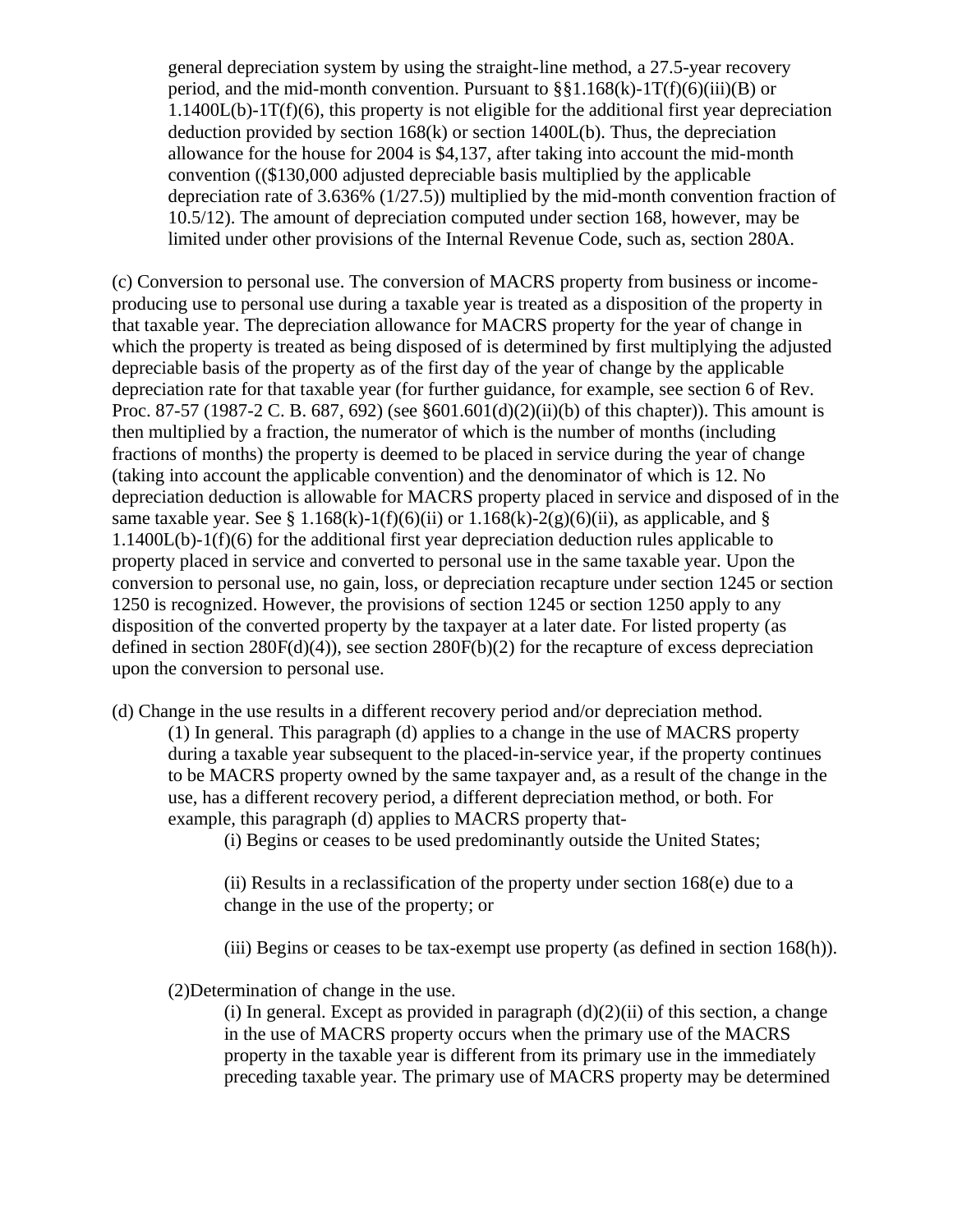in any reasonable manner that is consistently applied to the taxpayer's MACRS property.

(ii) Alternative depreciation system property.

(A) Property used within or outside the United States. A change in the use of MACRS property occurs when a taxpayer begins or ceases to use MACRS property predominantly outside the United States during the taxable year. The determination of whether MACRS property is used predominantly outside the United States is made in accordance with the test in  $\S 1.48-1(g)(1)(i)$  for determining predominant use.

(B) Tax-exempt bond financed property. A change in the use of MACRS property occurs when the property changes to tax-exempt bond financed property, as described in section  $168(g)(1)(C)$  and  $(g)(5)$ , during the taxable year. For purposes of this paragraph (d), MACRS property changes to tax-exempt bond financed property when a tax-exempt bond is first issued after the MACRS property is placed in service. MACRS property continues to be tax-exempt bond financed property in the hands of the taxpayer even if the tax-exempt bond (including any refunding issue) is no longer outstanding or is redeemed.

(C) Other mandatory alternative depreciation system property. A change in the use of MACRS property occurs when the property changes to, or changes from, property described in section  $168(g)(1)(B)$  (tax-exempt use property) or (D) (imported property covered by an Executive order) during the taxable year.

(iii) Change in the use deemed to occur on first day of the year of change. If a change in the use of MACRS property occurs under this paragraph (d)(2), the depreciation allowance for that MACRS property for the year of change is determined as though the use of the MACRS property changed on the first day of the year of change.

(3)Change in the use results in a shorter recovery period and/or a more accelerated depreciation method.

(i) Treated as placed in service in the year of change.

(A) In general. If a change in the use results in the MACRS property changing to a shorter recovery period and/or a depreciation method that is more accelerated than the method used for the MACRS property before the change in the use, the depreciation allowances beginning in the year of change are determined as though the MACRS property is placed in service by the taxpayer in the year of change.

(B) Computation of depreciation allowance. The depreciation allowances for the MACRS property for any 12-month taxable year beginning with the year of change are determined by multiplying the adjusted depreciable basis of the MACRS property as of the first day of each taxable year by the applicable depreciation rate for each taxable year. In determining the applicable depreciation rate for the year of change and subsequent taxable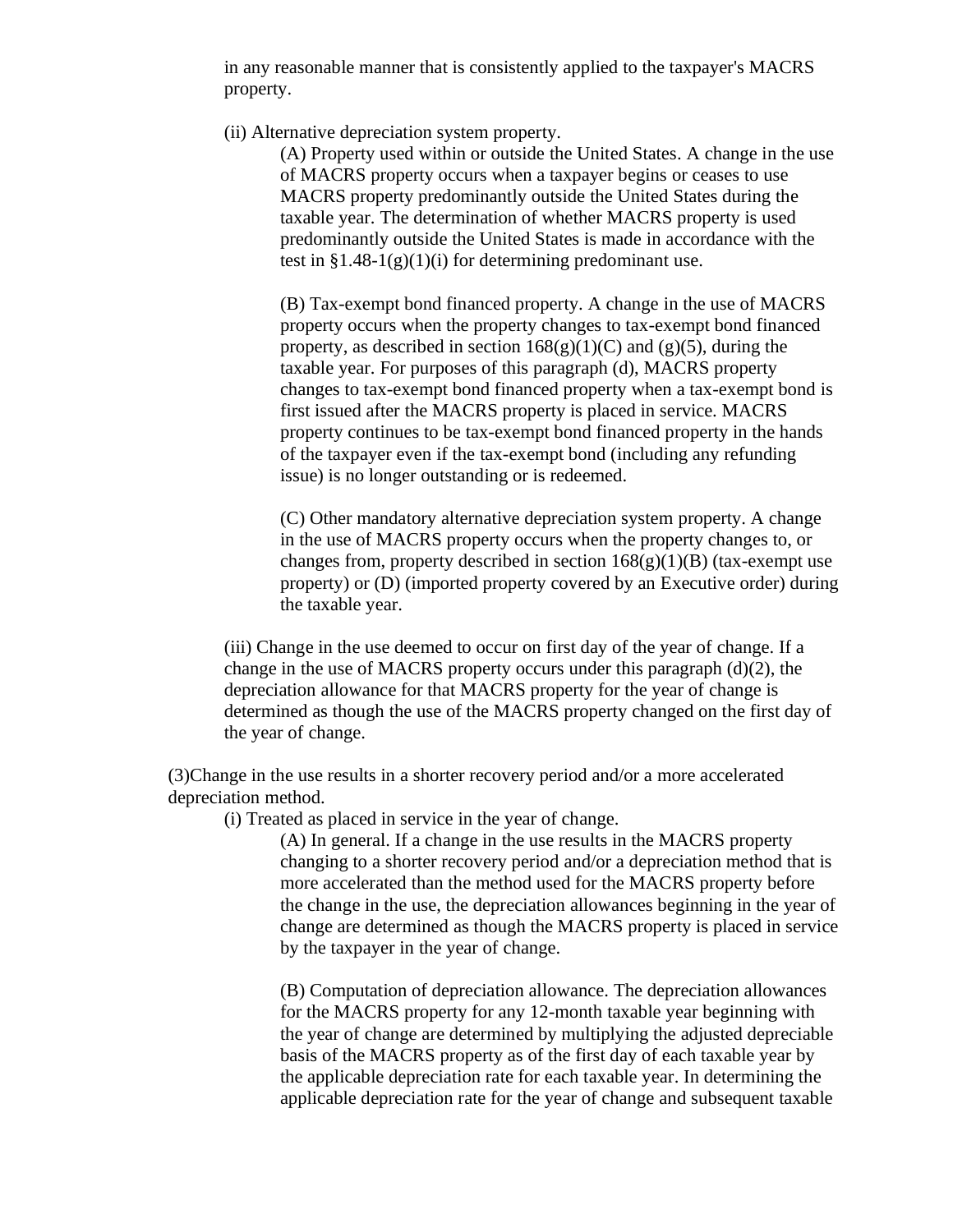years, the taxpayer must use any applicable depreciation method and recovery period prescribed under section 168 for the MACRS property in the year of change, consistent with any election made under section 168 by the taxpayer for that year (see, for example, section  $168(b)(5)$ ). If there is a change in the use of MACRS property, the applicable convention that applies to the MACRS property is the same as the convention that applied before the change in the use of the MACRS property. However, the depreciation allowance for the year of change for the MACRS property is determined without applying the applicable convention, unless the MACRS property is disposed of during the year of change. See paragraph  $(d)(5)$  of this section for the rules relating to the computation of the depreciation allowance under the optional depreciation tables. If the year of change or any subsequent taxable year is less than 12 months, the depreciation allowance determined under this paragraph (d)(3)(i) must be adjusted for a short taxable year (for further guidance, for example, see Rev. Proc. 89-15 (1989-1 C.B. 816) (see §601.601(d)(2)(ii)(b) of this chapter)).

(C) Special rules. MACRS property affected by this paragraph  $(d)(3)(i)$  is not eligible in the year of change for the election provided under section  $168(f)(1)$ , 179, or  $1400L(f)$ , or for the additional first year depreciation deduction provided in section 168(k) or 1400L(b). See §1.168(k)-  $1(f)(6)(iv)$  or  $1.168(k)-2(g)(6)(iv)$ , as applicable, and  $$1.400L(b)-1(f)(6)$ for other additional first year depreciation deduction rules applicable to a change in the use of MACRS property subsequent to its placed-in-service year. For purposes of determining whether the mid-quarter convention applies to other MACRS property placed in service during the year of change, the unadjusted depreciable basis (as defined in §1.168(b)-  $1T(a)(3)$ ) or the adjusted depreciable basis of MACRS property affected by this paragraph  $(d)(3)(i)$  is not taken into account.

(ii) Option to disregard the change in the use. In lieu of applying paragraph  $(d)(3)(i)$  of this section, the taxpayer may elect to determine the depreciation allowance as though the change in the use had not occurred. The taxpayer elects this option by claiming on the taxpayer's timely filed (including extensions) Federal income tax return for the year of change the depreciation allowance for the property as though the change in the use had not occurred. See paragraph  $(g)(2)$  of this section for the manner for revoking this election.

(4)Change in the use results in a longer recovery period and/or a slower depreciation method.

(i) Treated as originally placed in service with longer recovery period and/or slower depreciation method. If a change in the use results in a longer recovery period and/or a depreciation method for the MACRS property that is less accelerated than the method used for the MACRS property before the change in the use, the depreciation allowances beginning with the year of change are determined as though the MACRS property had been originally placed in service by the taxpayer with the longer recovery period and/or the slower depreciation method. MACRS property affected by this paragraph (d)(4) is not eligible in the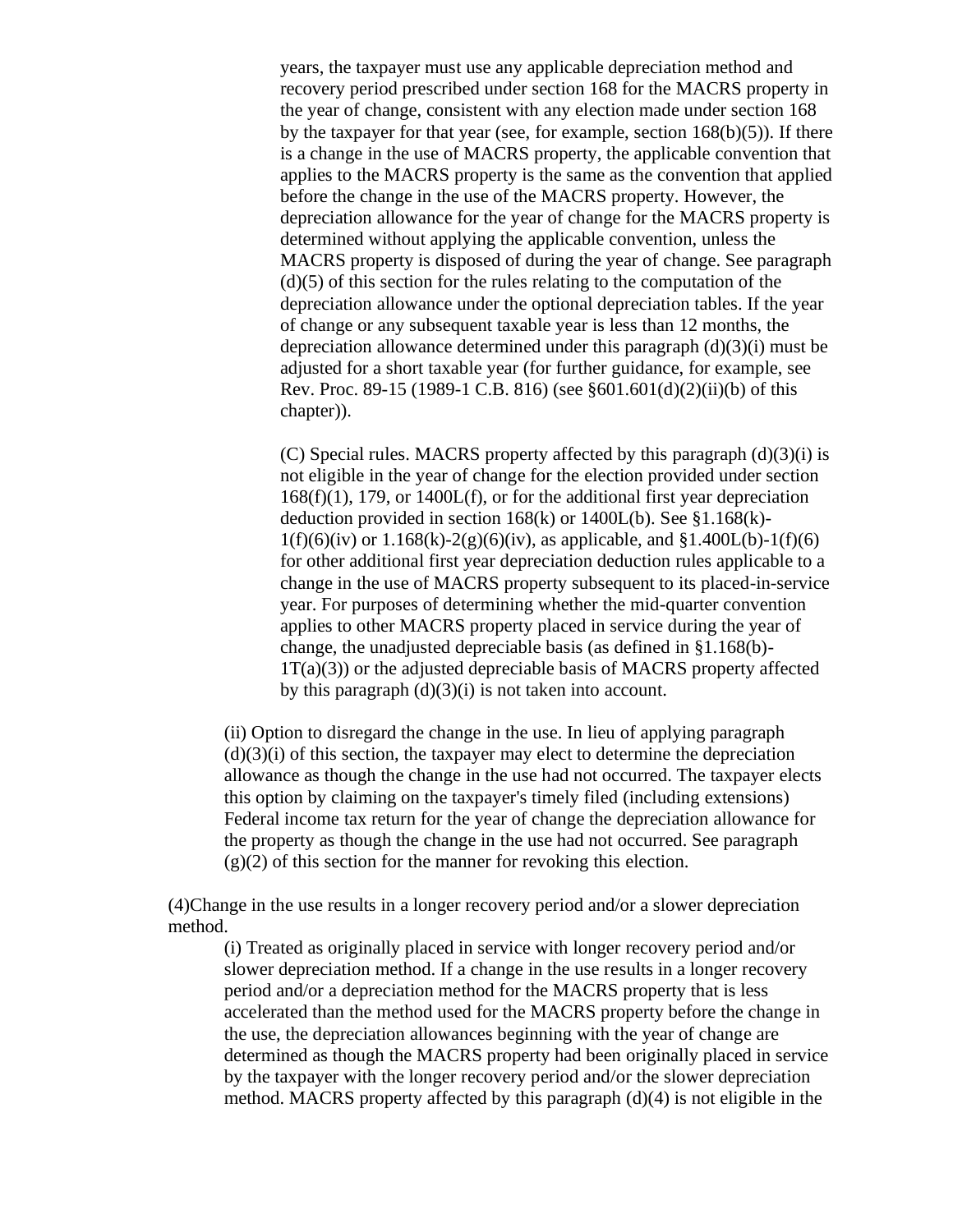year of change for the election provided under section 168(f)(1), 179, or 1400L(f), or for the additional first year depreciation deduction provided in section 168(k) or  $1400L(b)$ . See §1.168(k)-1(f)(6)(iv) or  $1.168(k)$ -2(g)(6)(iv), as applicable, and §1.400L(b)-1(f)(6) for other additional first year depreciation deduction rules applicable to a change in the use of MACRS property subsequent to its placed-inservice year.

(ii) Computation of the depreciation allowance. The depreciation allowances for the MACRS property for any 12-month taxable year beginning with the year of change are determined by multiplying the adjusted depreciable basis of the MACRS property as of the first day of each taxable year by the applicable depreciation rate for each taxable year. If there is a change in the use of MACRS property, the applicable convention that applies to the MACRS property is the same as the convention that applied before the change in the use of the MACRS property. If the year of change or any subsequent taxable year is less than 12 months, the depreciation allowance determined under this paragraph  $(d)(4)(ii)$ must be adjusted for a short taxable year (for further guidance, for example, see Rev. Proc. 89-15 (1989-1 C.B. 816) (see §601.601(d)(2)(ii)(b) of this chapter)). See paragraph (d)(5) of this section for the rules relating to the computation of the depreciation allowance under the optional depreciation tables. In determining the applicable depreciation rate for the year of change and any subsequent taxable year-

(A) The applicable depreciation method is the depreciation method that would apply in the year of change and any subsequent taxable year for the MACRS property had the taxpayer used the longer recovery period and/or the slower depreciation method in the placed-in-service year of the property. If the 200-or 150-percent declining balance method would have applied in the placed-in-service year but the method would have switched to the straight line method in the year of change or any prior taxable year, the applicable depreciation method beginning with the year of change is the straight line method; and

(B) The applicable recovery period is either-

(1) The longer recovery period resulting from the change in the use if the applicable depreciation method is the 200-or 150-percent declining balance method (as determined under paragraph  $(d)(4)(ii)(A)$  of this section) unless the recovery period did not change as a result of the change in the use, in which case the applicable recovery period is the same recovery period that applied before the change in the use; or

(2) The number of years remaining as of the beginning of each taxable year (taking into account the applicable convention) had the taxpayer used the longer recovery period in the placed-inservice year of the property if the applicable depreciation method is the straight line method (as determined under paragraph  $(d)(4)(ii)(A)$  of this section) unless the recovery period did not change as a result of the change in the use, in which case the applicable recovery period is the number of years remaining as of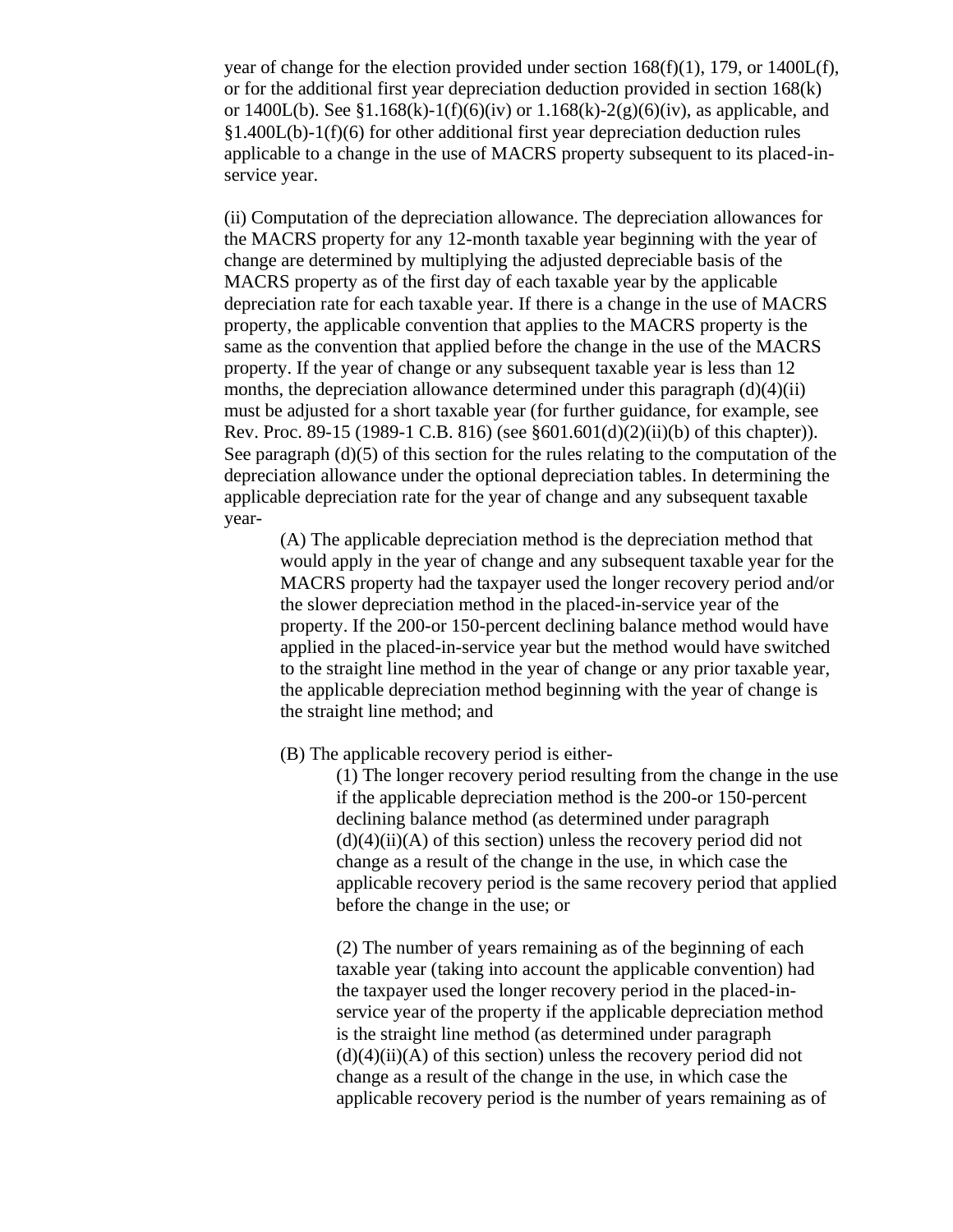the beginning of each taxable year (taking into account the applicable convention) based on the recovery period that applied before the change in the use.

(5)Using optional depreciation tables.

(i) Taxpayer not bound by prior use of table. If a taxpayer used an optional depreciation table for the MACRS property before a change in the use, the taxpayer is not bound to use the appropriate new table for that MACRS property beginning in the year of change (for further guidance, for example, see section 8 of Rev. Proc. 87-57 (1987-2 C.B. 687, 693) (see § 601.601(d)(2)(ii)(b) of this chapter)). If a taxpayer did not use an optional depreciation table for MACRS property before a change in the use and the change in the use results in a shorter recovery period and/ or a more accelerated depreciation method (as described in paragraph  $(d)(3)(i)$  of this section), the taxpayer may use the appropriate new table for that MACRS property beginning in the year of change. If a taxpayer chooses not to use the optional depreciation table, the depreciation allowances for the MACRS property beginning in the year of change are determined under paragraph  $(d)(3)(i)$  or  $(4)$  of this section, as applicable.

(ii) Taxpayer chooses to use optional depreciation table after a change in the use. If a taxpayer chooses to use an optional depreciation table for the MACRS property after a change in the use, the depreciation allowances for the MACRS property for any 12-month taxable year beginning with the year of change are determined as follows:

(A) Change in the use results in a shorter recovery period and/or a more accelerated depreciation method. If a change in the use results in a shorter recovery period and/or a more accelerated depreciation method (as described in paragraph  $(d)(3)(i)$  of this section), the depreciation allowances for the MACRS property for any 12-month taxable year beginning with the year of change are determined by multiplying the adjusted depreciable basis of the MACRS property as of the first day of the year of change by the annual depreciation rate for each recovery year (expressed as a decimal equivalent) specified in the appropriate optional depreciation table. The appropriate optional depreciation table for the MACRS property is based on the depreciation system, depreciation method, recovery period, and convention applicable to the MACRS property in the year of change as determined under paragraph (d)(3)(i) of this section. The depreciation allowance for the year of change for the MACRS property is determined by taking into account the applicable convention (which is already factored into the optional depreciation tables). If the year of change or any subsequent taxable year is less than 12 months, the depreciation allowance determined under this paragraph  $(d)(5)(ii)(A)$  must be adjusted for a short taxable year (for further guidance, for example, see Rev. Proc. 89-15 (1989-1 C.B. 816) (see  $§601.601(d)(2)(ii)(b)$  of this chapter)).

(B) Change in the use results in a longer recovery period and/or a slower depreciation method.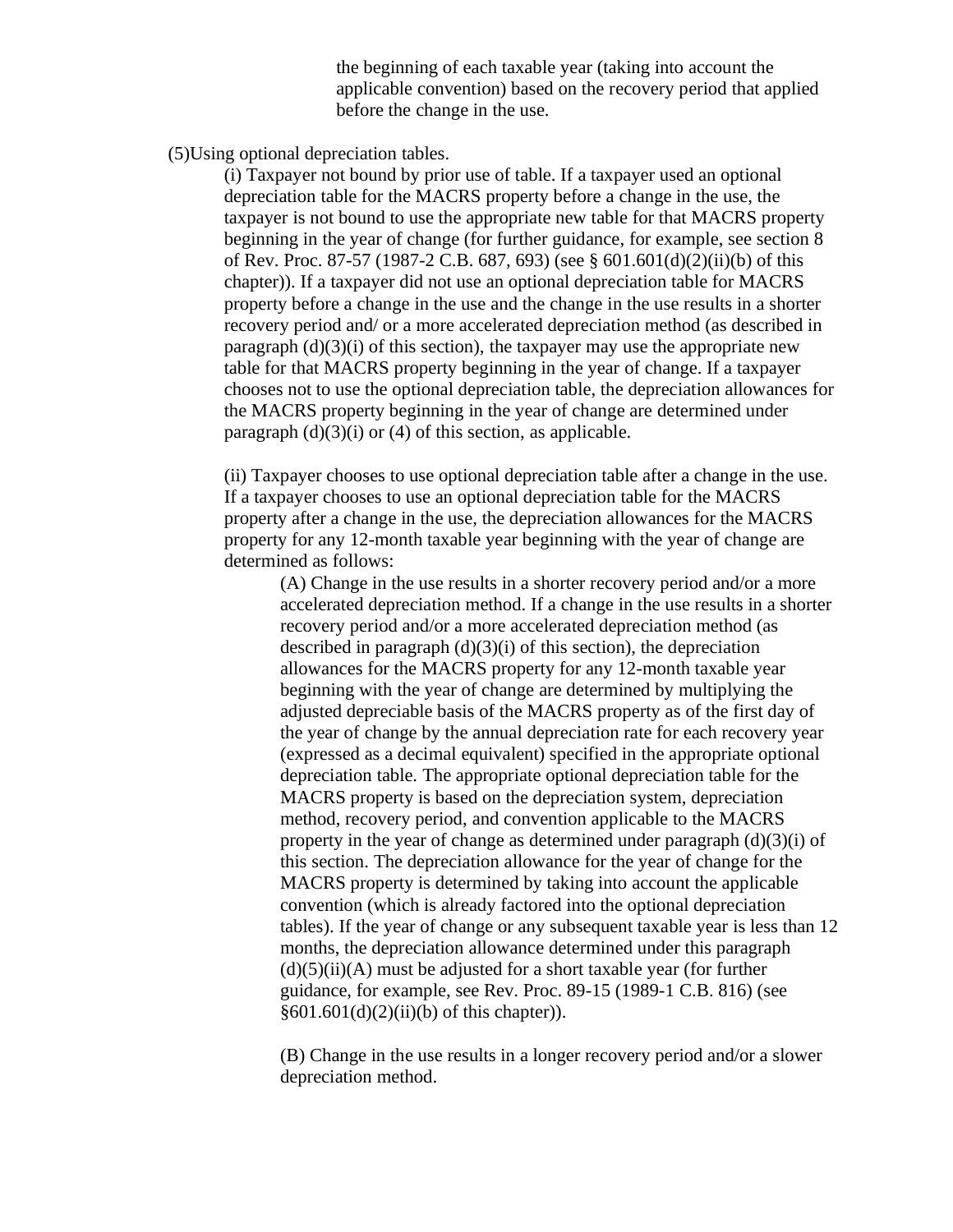(1) Determination of the appropriate optional depreciation table. If a change in the use results in a longer recovery period and/or a slower depreciation method (as described in paragraph  $(d)(4)(i)$  of this section), the depreciation allowances for the MACRS property for any 12-month taxable year beginning with the year of change are determined by choosing the optional depreciation table that corresponds to the depreciation system, depreciation method, recovery period, and convention that would have applied to the MACRS property in the placed-in-service year had that property been originally placed in service by the taxpayer with the longer recovery period and/or the slower depreciation method. If there is a change in the use of MACRS property, the applicable convention that applies to the MACRS property is the same as the convention that applied before the change in the use of the MACRS property. If the year of change or any subsequent taxable year is less than 12 months, the depreciation allowance determined under this paragraph  $(d)(5)(ii)(B)$  must be adjusted for a short taxable year (for further guidance, for example, see Rev. Proc. 89-15 (1989-1 C.B. 816) (see  $§601.601(d)(2)(ii)(b)$  of this chapter)).

(2) Computation of the depreciation allowance. The depreciation allowances for the MACRS property for any 12-month taxable year beginning with the year of change are computed by first determining the appropriate recovery year in the table identified under paragraph  $(d)(5)(ii)(B)(1)$  of this section. The appropriate recovery year for the year of change is the year that corresponds to the year of change. For example, if the recovery year for the year of change would have been Year 4 in the table that applied before the change in the use of the MACRS property, then the recovery year for the year of change is Year 4 in the table identified under paragraph  $(d)(5)(ii)(B)(1)$  of this section. Next, the annual depreciation rate (expressed as a decimal equivalent) for each recovery year is multiplied by a transaction coefficient. The transaction coefficient is the formula  $(1/(1-x))$  where x equals the sum of the annual depreciation rates from the table identified under paragraph  $(d)(5)(ii)(B)(1)$  of this section (expressed as a decimal equivalent) for the taxable years beginning with the placed-inservice year of the MACRS property through the taxable year immediately prior to the year of change. The product of the annual depreciation rate and the transaction coefficient is multiplied by the adjusted depreciable basis of the MACRS property as of the beginning of the year of change.

(6)Examples. The application of this paragraph (d) is illustrated by the following examples:

Example (1). Change in the use results in a shorter recovery period and/or a more accelerated depreciation method and optional depreciation table is not used.

(i) X, a calendar-year corporation, places in service in 1999 equipment at a cost of \$100,000 and uses this equipment from 1999 through 2003 primarily in its A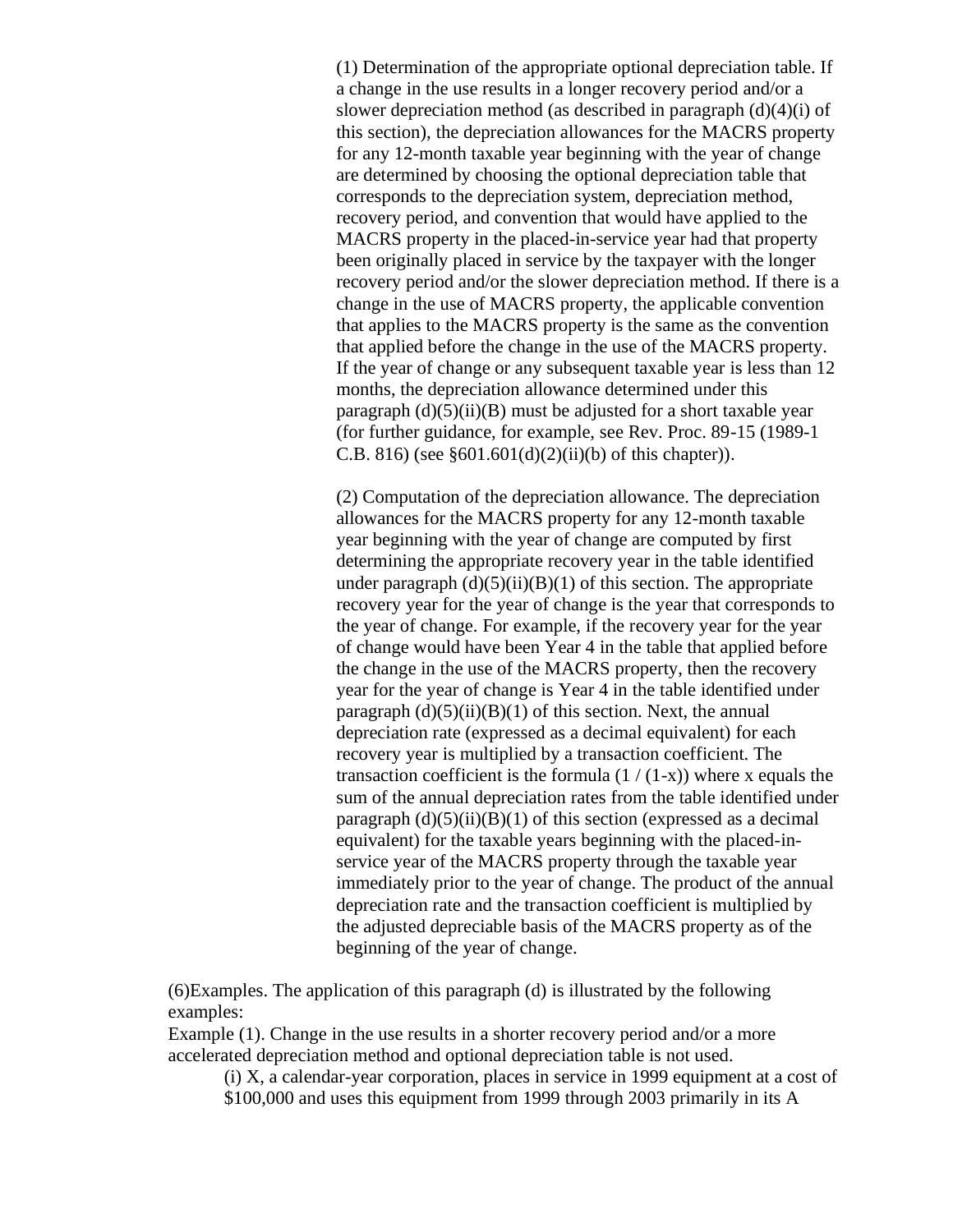business. X depreciates the equipment for 1999 through 2003 under the general depreciation system as 7-year property by using the 200-percent declining balance method (which switched to the straight-line method in 2003), a 7-year recovery period, and a half-year convention. Beginning in 2004, X primarily uses the equipment in its B business. As a result, the classification of the equipment under section 168(e) changes from 7-year property to 5-year property and the recovery period of the equipment under the general depreciation system changes from 7 years to 5 years. The depreciation method does not change. On January 1, 2004, the adjusted depreciable basis of the equipment is \$22,311. X depreciates its 5 year recovery property placed in service in 2004 under the general depreciation system by using the 200-percent declining balance method and a 5-year recovery period. X does not use the optional depreciation tables.

(ii) Under paragraph  $(d)(3)(i)$  of this section, X's allowable depreciation deduction for the equipment for 2004 and subsequent taxable years is determined as though X placed the equipment in service in 2004 for use primarily in its B business. The depreciable basis of the equipment as of January 1, 2004, is \$22,311 (the adjusted depreciable basis at January 1, 2004). Because X does not use the optional depreciation tables, the depreciation allowance for 2004 (the deemed placed-inservice year) for this equipment only is computed without taking into account the half-year convention. Pursuant to paragraph  $(d)(3)(i)(C)$  of this section, this equipment is not eligible for the additional first year depreciation deduction provided by section 168(k) or section 1400L(b). Thus, X's allowable depreciation deduction for the equipment for 2004 is \$8,924 (\$22,311 adjusted depreciable basis at January 1, 2004, multiplied by the applicable depreciation rate of 40% (200/5)). X's allowable depreciation deduction for the equipment for 2005 is \$5,355 (\$13,387 adjusted depreciable basis at January 1, 2005, multiplied by the applicable depreciation rate of 40% (200/5)).

(iii) Alternatively, under paragraph  $(d)(3)(ii)$  of this section, X may elect to disregard the change in the use and, as a result, may continue to treat the equipment as though it is used primarily in its A business. If the election is made, X's allowable depreciation deduction for the equipment for 2004 is \$8,924 (\$22,311 adjusted depreciable basis at January 1, 2004, multiplied by the applicable depreciation rate of 40% (1/2.5 years remaining at January 1, 2004)). X's allowable depreciation deduction for the equipment for 2005 is \$8,925 (\$13,387 adjusted depreciable basis at January 1, 2005, multiplied by the applicable depreciation rate of 66.67% (1/ 1.5 years remaining at January 1, 2005)).

Example (2). Change in the use results in a shorter recovery period and/or a more accelerated depreciation method and optional depreciation table is used. (i) Same facts as in Example 1, except that X used the optional depreciation tables for computing depreciation for 1999 through 2003. Pursuant to paragraph  $(d)(5)$ of this section, X chooses to continue to use the optional depreciation table for the equipment. X does not make the election provided in paragraph  $(d)(3)(ii)$  of this section to disregard the change in use.

(ii) In accordance with paragraph  $(d)(5)(ii)(A)$  of this section, X must first identify the appropriate optional depreciation table for the equipment. This table is table 1 in Rev. Proc. 87-57 because the equipment will be depreciated in the year of change (2004) under the general depreciation system using the 200 percent declining balance method, a 5-year recovery period, and the half-year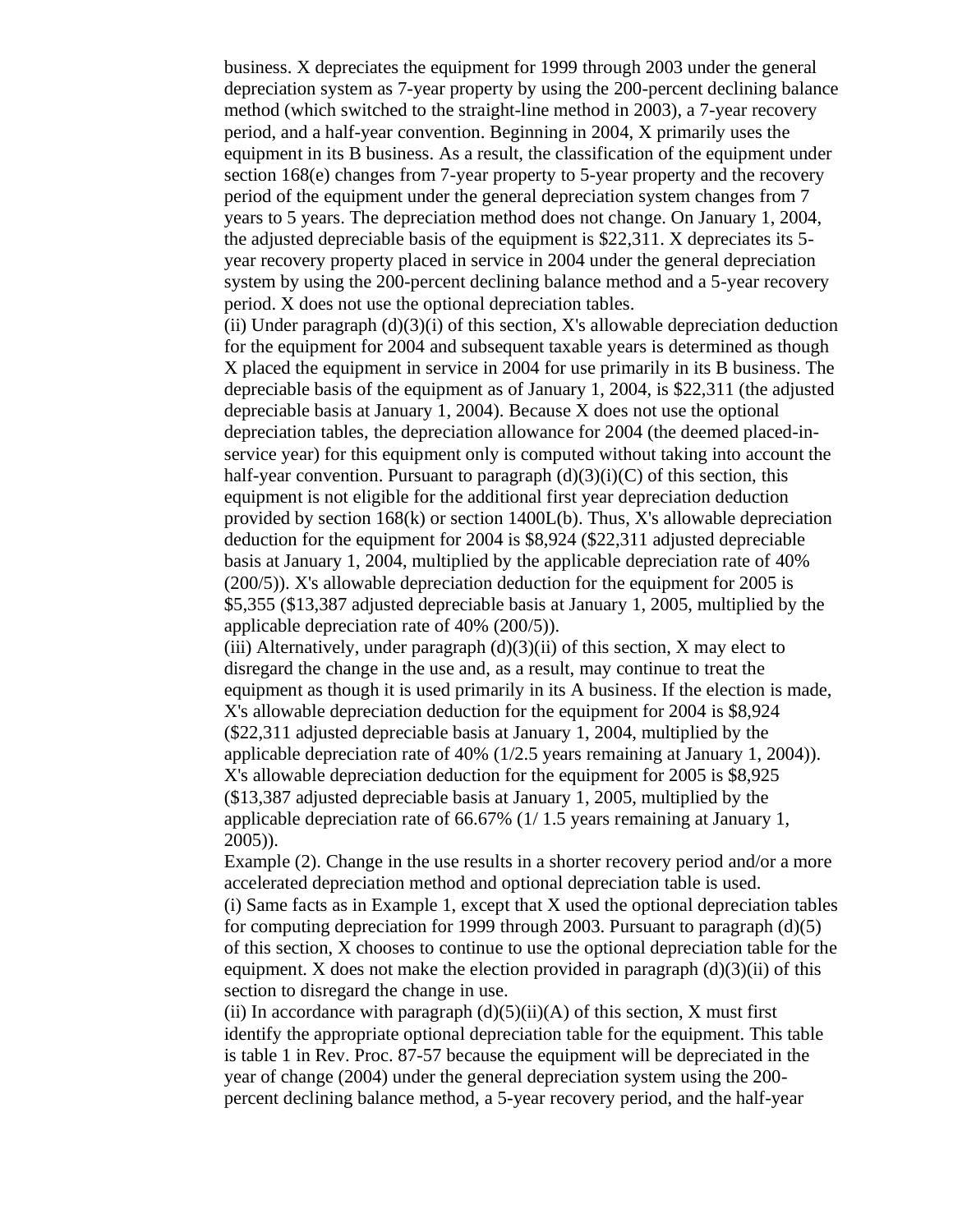convention (which is the convention that applied to the equipment in 1999). Pursuant to paragraph  $(d)(3)(i)(C)$  of this section, this equipment is not eligible for the additional first year depreciation deduction provided by section 168(k) or section 1400L(b). For 2004, X multiplies its adjusted depreciable basis in the equipment as of January 1, 2004, of \$22,311, by the annual depreciation rate in table 1 for recovery year 1 for a 5-year recovery period (.20), to determine the depreciation allowance of \$4,462. For 2005, X multiplies its adjusted depreciable basis in the equipment as of January 1, 2004, of \$22,311, by the annual depreciation rate in table 1 for recovery year 2 for a 5-year recovery period (.32), to determine the depreciation allowance of \$7,140.

Example (3). Change in the use results in a longer recovery period and/or a slower depreciation method.

(i) Y, a calendar-year corporation, places in service in January 2002, equipment at a cost of \$100,000 and uses this equipment in 2002 and 2003 only within the United States. Y elects not to deduct the additional first year depreciation under section 168(k). Y depreciates the equipment for 2002 and 2003 under the general depreciation system by using the 200-percent declining balance method, a 5-year recovery period, and a half-year convention. Beginning in 2004, Y uses the equipment predominantly outside the United States. As a result of this change in the use, the equipment is subject to the alternative depreciation system beginning in 2004. Under the alternative depreciation system, the equipment is depreciated by using the straight line method and a 9-year recovery period. The adjusted depreciable basis of the equipment at January 1, 2004, is \$48,000. (ii) Pursuant to paragraph  $(d)(4)$  of this section, Y's allowable depreciation deduction for 2004 and subsequent taxable years is determined as though the equipment had been placed in service in January 2002, as property used predominantly outside the United States. Further, pursuant to paragraph (d)(4)(i) of this section, the equipment is not eligible in 2004 for the additional first year depreciation deduction provided by section 168(k) or section 1400L(b). In determining the applicable depreciation rate for 2004, the applicable depreciation method is the straight line method and the applicable recovery period is 7.5 years, which is the number of years remaining at January 1, 2004, for property placed in service in 2002 with a 9-year recovery period (taking into account the half-year convention). Thus, the depreciation allowance for 2004 is \$6,398 (\$48,000 adjusted depreciable basis at January 1, 2004, multiplied by the applicable depreciation rate of 13.33% (1/7.5 years)). The depreciation allowance for 2005 is \$6,398 (\$41,602 adjusted depreciable basis at January 1, 2005, multiplied by the applicable depreciation rate of 15.38% (1/6.5 years remaining at January 1, 2005)).

Example (4). Change in the use results in a longer recovery period and/or a slower depreciation method and optional depreciation table is used.

(i) Same facts as in Example 3, except that Y used the optional depreciation tables for computing depreciation in 2002 and 2003. Pursuant to paragraph  $(d)(5)$  of this section, Y chooses to continue to use the optional depreciation table for the equipment. Further, pursuant to paragraph  $(d)(4)(i)$  of this section, the equipment is not eligible in 2004 for the additional first year depreciation deduction provided by section  $168(k)$  or section  $1400L(b)$ .

(ii) In accordance with paragraph  $(d)(5)(ii)(B)$  of this section, Y must first determine the appropriate optional depreciation table for the equipment pursuant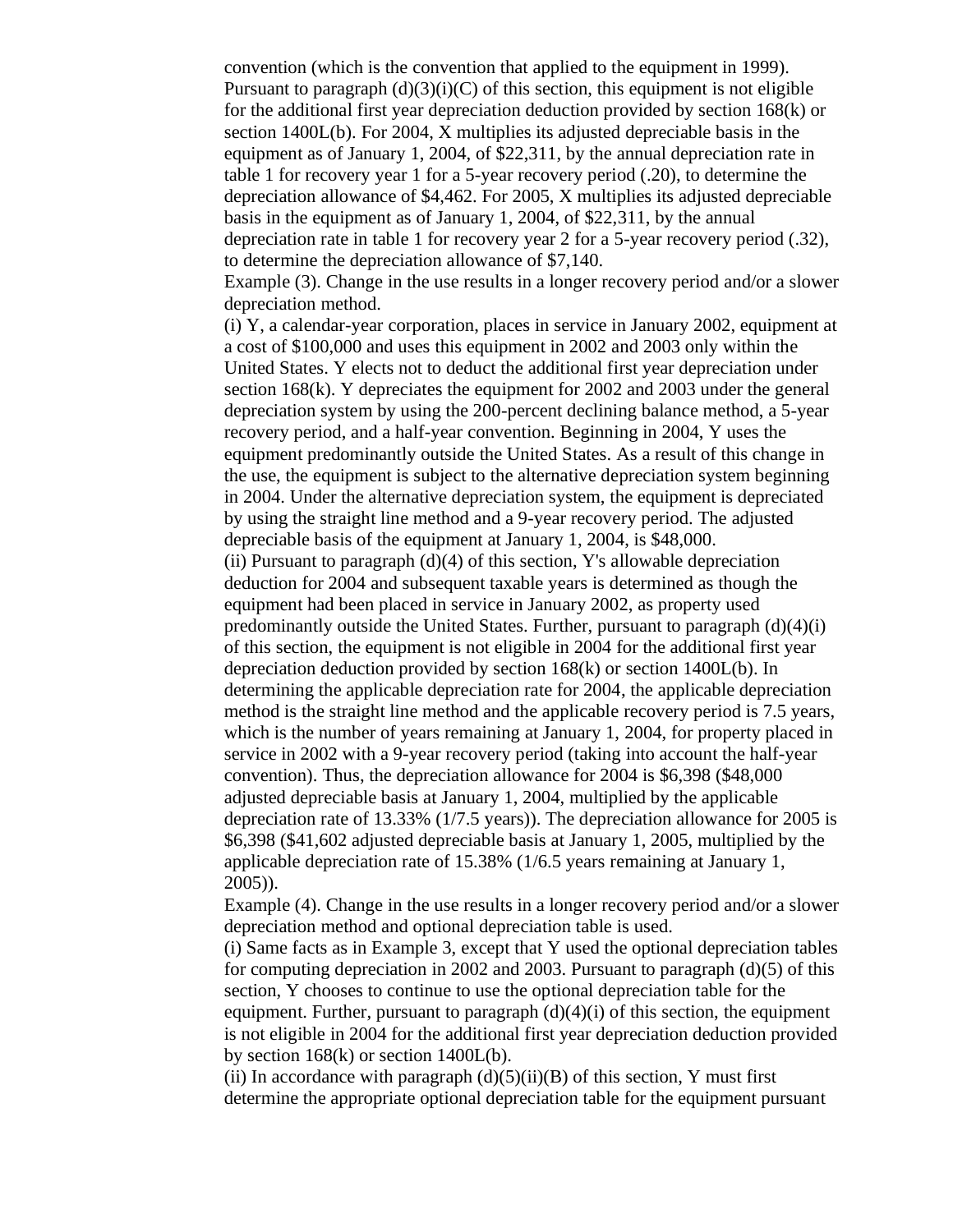to paragraph  $(d)(5)(ii)(B)(1)$  of this section. This table is table 8 in Rev. Proc. 87-57, which corresponds to the alternative depreciation system, the straight line method, a 9-year recovery period, and the half-year convention (because Y depreciated 5-year property in 2002 using a half-year convention). Next, Y must determine the appropriate recovery year in table 8. Because the year of change is 2004, the depreciation allowance for the equipment for 2004 is determined using recovery year 3 of table 8. For 2004, Y multiplies its adjusted depreciable basis in the equipment as of January 1, 2004, of \$48,000, by the product of the annual depreciation rate in table 8 for recovery year 3 for a 9-year recovery period (.1111) and the transaction coefficient of 1.200 [1/(1-(.0556 (table 8 for recovery year 1 for a 9-year recovery period) + .1111 (table 8 for recovery year 2 for a 9 year recovery period)))], to determine the depreciation allowance of \$6,399. For 2005, Y multiplies its adjusted depreciable basis in the equipment as of January 1, 2004, of \$48,000, by the product of the annual depreciation rate in table 8 for recovery year 4 for a 9-year recovery period (.1111) and the transaction coefficient (1.200), to determine the depreciation allowance of \$6,399.

(e) Change in the use of MACRS property during the placed-in-service year.

(1)In general. Except as provided in paragraph (e)(2) of this section, if a change in the use of MACRS property occurs during the placed-in-service year and the property continues to be MACRS property owned by the same taxpayer, the depreciation allowance for that property for the placed-in-service year is determined by its primary use during that year. The primary use of MACRS property may be determined in any reasonable manner that is consistently applied to the taxpayer's MACRS property. For purposes of this paragraph (e), the determination of whether the mid-quarter convention applies to any MACRS property placed in service during the year of change is made in accordance with  $§1.168(d)-1.$ 

(2)Alternative depreciation system property.

(i) Property used within and outside the United States. The depreciation allowance for the placed-in-service year for MACRS property that is used within and outside the United States is determined by its predominant use during that year. The determination of whether MACRS property is used predominantly outside the United States during the placed-in-service year shall be made in accordance with the test in  $\S 1.48-1(g)(1)(i)$  for determining predominant use.

(ii) Tax-exempt bond financed property. The depreciation allowance for the placed-in-service year for MACRS property that changes to tax-exempt bond financed property, as described in section  $168(g)(1)(C)$  and  $(g)(5)$ , during that taxable year is determined under the alternative depreciation system. For purposes of this paragraph (e), MACRS property changes to tax-exempt bond financed property when a tax-exempt bond is first issued after the MACRS property is placed in service. MACRS property continues to be tax-exempt bond financed property in the hands of the taxpayer even if the tax-exempt bond (including any refunding issue) is not outstanding at, or is redeemed by, the end of the placed-inservice year.

(iii) Other mandatory alternative depreciation system property. The depreciation allowance for the placed-in-service year for MACRS property that changes to, or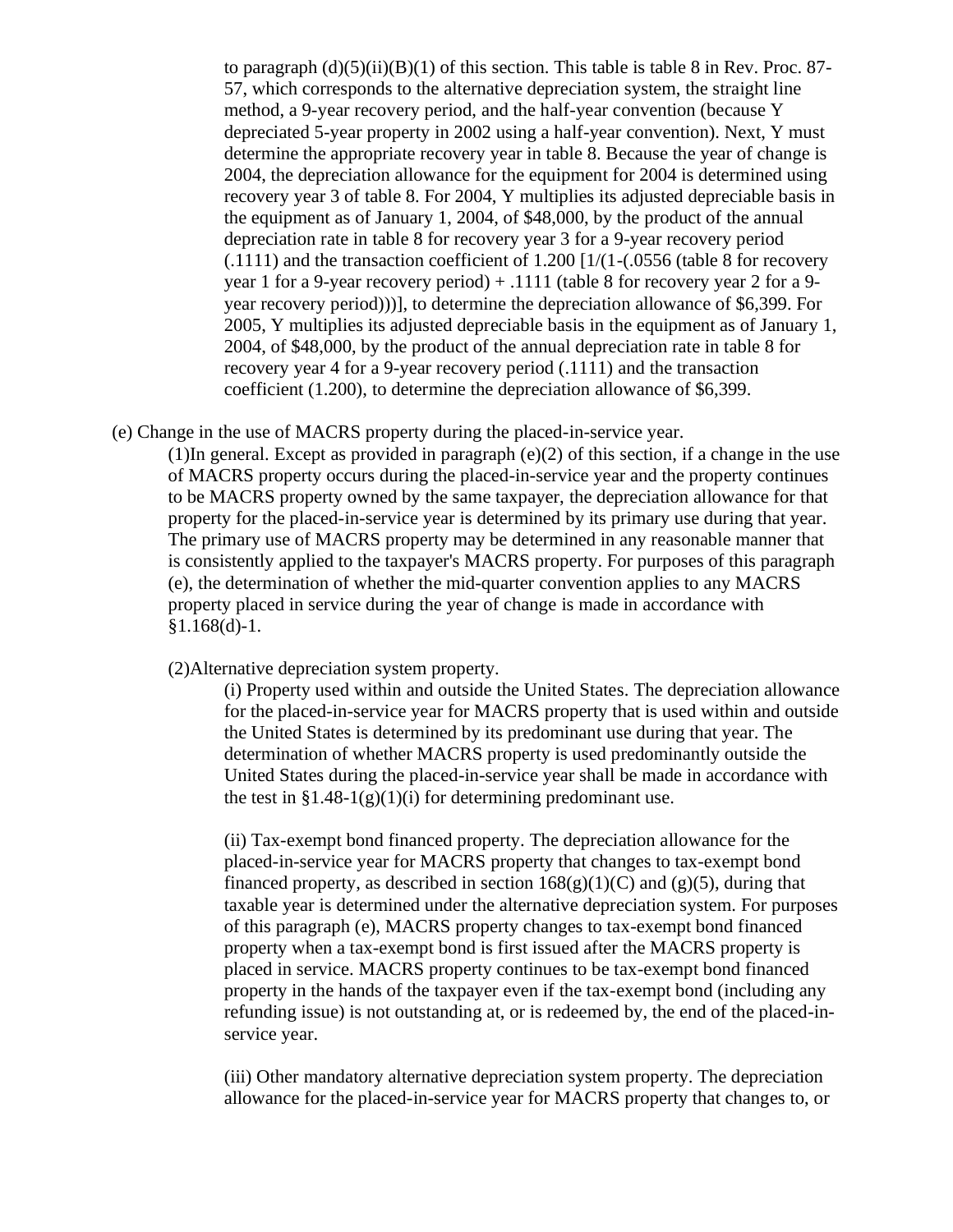changes from, property described in section  $168(g)(1)(B)$  (tax-exempt use property) or (D) (imported property covered by an Executive order) during that taxable year is determined under-

(A) The alternative depreciation system if the MACRS property is described in section  $168(g)(1)(B)$  or (D) at the end of the placed-in-service year; or

(B) The general depreciation system if the MACRS property is not described in section  $168(g)(1)(B)$  or (D) at the end of the placed-in-service year, unless other provisions of the Internal Revenue Code or regulations under the Internal Revenue Code require the depreciation allowance for that MACRS property to be determined under the alternative depreciation system (for example, section  $168(g)(7)$ ).

(3)Examples. The application of this paragraph (e) is illustrated by the following examples:

Example (1).

(i) Z, a utility and calendar-year corporation, acquires and places in service on January 1, 2004, equipment at a cost of \$100,000. Z uses this equipment in its combustion turbine production plant for 4 months and then uses the equipment in its steam production plant for the remainder of 2004. Z's combustion turbine production plant assets are classified as 15-year property and are depreciated by Z under the general depreciation system using a 15-year recovery period and the 150-percent declining balance method of depreciation. Z's steam production plant assets are classified as 20-year property and are depreciated by Z under the general depreciation system using a 20-year recovery period and the 150 percent declining balance method of depreciation. Z uses the optional depreciation tables. The equipment is 50-percent bonus depreciation property for purposes of section 168(k). (ii) Pursuant to this paragraph (e), Z must determine depreciation based on the primary use of the equipment during the placed-in-service year. Z has consistently determined the primary use of all of its MACRS properties by comparing the number of full months in the taxable year during which a MACRS property is used in one manner with the number of full months in that taxable year during which that MACRS property is used in another manner. Applying this approach, Z determines the depreciation allowance for the equipment for 2004 is based on the equipment being classified as 20-year property because the equipment was used by Z in its steam production plant for 8 months in 2004. If the half-year convention applies in 2004, the appropriate optional depreciation table is table 1 in Rev. Proc. 87-57, which is the table for MACRS property subject to the general depreciation system, the 150-percent declining balance method, a 20-year recovery period, and the half-year convention. Thus, the depreciation allowance for the equipment for 2004 is \$51,875, which is the total of \$50,000 for the 50-percent additional first year depreciation deduction allowable (the unadjusted depreciable basis of \$100,000 multiplied by .50), plus \$1,875 for the 2004 depreciation allowance on the remaining adjusted depreciable basis of \$50,000 [(the unadjusted depreciable basis of \$100,000 less the additional first year depreciation deduction of \$50,000) multiplied by the annual depreciation rate of .0375 in table 1 for recovery year 1 for a 20-year recovery period]. Example (2). T, a calendar year corporation, places in service on January 1, 2004, several computers at a total cost of \$100,000. T uses these computers within the United States for 3 months in 2004 and then moves and uses the computers outside the United States for the remainder of 2004. Pursuant to  $\S1.48-1(g)(1)(i)$ , the computers are considered as used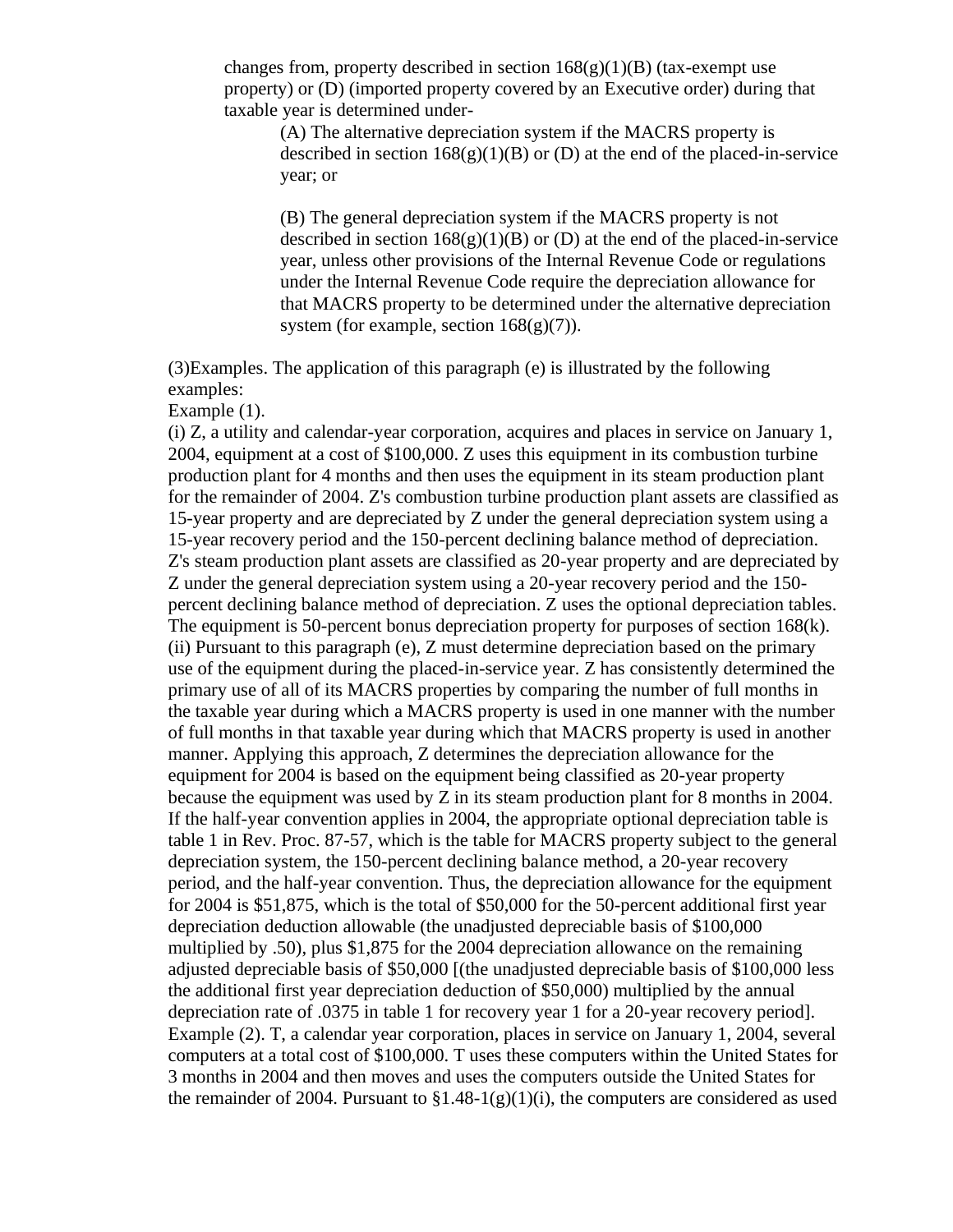predominantly outside the United States in 2004. As a result, for 2004, the computers are required to be depreciated under the alternative depreciation system of section  $168(g)$ with a recovery period of 5 years pursuant to section  $168(g)(3)(C)$ . T uses the optional depreciation tables. If the half-year convention applies in 2004, the appropriate optional depreciation table is table 8 in Rev. Proc. 87-57, which is the table for MACRS property subject to the alternative depreciation system, the straight line method, a 5-year recovery period, and the half-year convention. Thus, the depreciation allowance for the computers for 2004 is \$10,000, which is equal to the unadjusted depreciable basis of \$100,000 multiplied by the annual depreciation rate of .10 in table 8 for recovery year 1 for a 5 year recovery period. Because the computers are required to be depreciated under the alternative depreciation system in their placed-in-service year, pursuant to section  $168(k)(2)(C)(i)$  and  $$1.168(k)-1T(b)(2)(ii)$ , the computers are not eligible for the additional first year depreciation deduction provided by section 168(k).

(f) No change in accounting method. A change in computing the depreciation allowance in the year of change for property subject to this section is not a change in method of accounting under section 446(e). See §1.446-1(e)(2)(ii)(d)(3)(ii).

(g) Effective dates.

(1) In general. Except as provided in paragraph  $(g)(2)$  of this section, this section applies to any change in the use of MACRS property in a taxable year ending on or after June 17, 2004. For any change in the use of MACRS property after December 31, 1986, in a taxable year ending before June 17, 2004, the Internal Revenue Service will allow any reasonable method of depreciating the property under section 168 in the year of change and the subsequent taxable years that is consistently applied to any property for which the use changes in the hands of the same taxpayer or the taxpayer may choose, on a propertyby-property basis, to apply the provisions of this section.

(2) Qualified property under section 168(k) acquired and placed in service after September 27, 2017.

(i) In general. The language "or  $\S1.168(k)-2(g)(6)(iii)$ , as applicable" in paragraph (b)(1) of this section, the language "or  $\S1.168(k)-2(g)(6)(ii)$ , as applicable" in paragraph (c) of this section, and the language "or  $$1.168(k)-2(g)(6)(iv)$ , as applicable" in paragraphs  $(d)(3)(i)(C)$  and  $(d)(4)(i)$  of this section applies to any change in use of MACRS property, which is qualified property under section  $168(k)(2)$ , by a taxpayer during or after the taxpayer's taxable year that includes September 24, 2019.

(ii) Early application. A taxpayer may choose to apply the language "or  $§1.168(k)-2(g)(6)(iii)$ , as applicable" in paragraph (b)(1) of this section, the language "or  $\S1.168(k)-2(g)(6)(ii)$ , as applicable" in paragraph (c) of this section, and the language "or  $\S1.168(k)-2(g)(6)(iv)$ , as applicable" in paragraphs  $(d)(3)(i)(C)$  and  $(d)(4)(i)$  of this section for any change in use of MACRS property, which is qualified property under section  $168(k)(2)$  and acquired and placed in service after September 27, 2017, by the taxpayer during taxable years ending on or after September 28, 2017.

(iii) Early application of regulation project REG-104397-18. A taxpayer may rely on the language "or  $\S1.168(k)-2(f)(6)(iii)$ , as applicable" in paragraph (b)(1) of